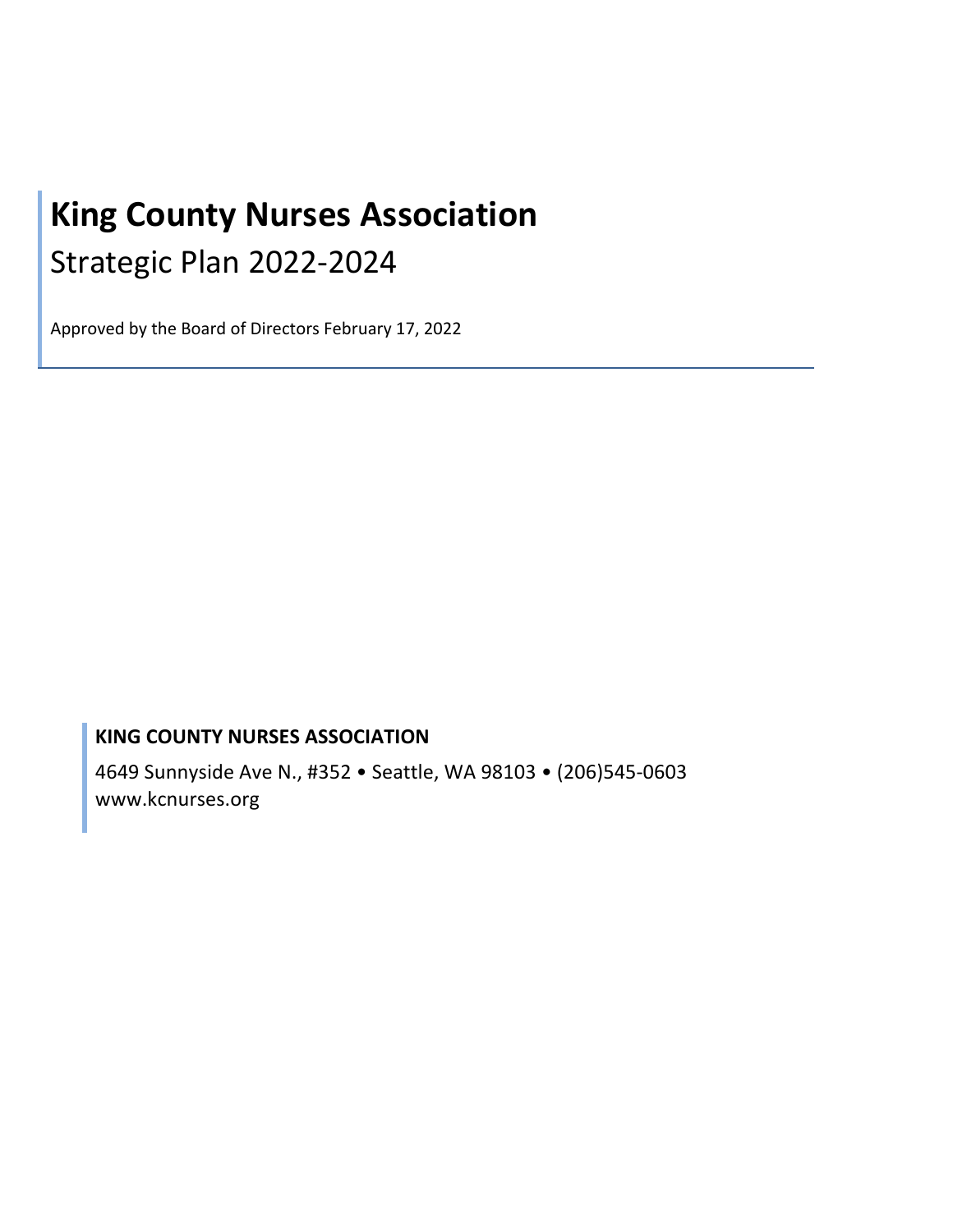# **Introduction**

The purpose of this document is to communicate the Strategic Goals of King County Nurses Association that will direct the organization's growth and quality of services through 2024. The Strategic Plan itself is a tool to enable the organization to identify and be responsive to member needs and to health issues in the community. It will guide the volunteers and staff in prioritizing the work to be done and identify the organizational resources for success.

The plan is meant to be dynamic and updated as the organization changes. It is designed to build on the progress of the previous plan with a focus on active, engaged members, networking with other nursing and community organizations, and creating a stable organization. The board will monitor the progress and update as needed.

#### **Plan Considerations:**

- •Focus on asking ourselves "what do we want to achieve" so that our activities are outcome-based and related to our mission.
- •Continuously ask ourselves "what is the change that we want to see and how can we contribute to that change?"
- •Find ways to continuously communicate how our activities are connected to the strategic plan.

•Be able to demonstrate how our budget reflects the priorities outlined in this plan.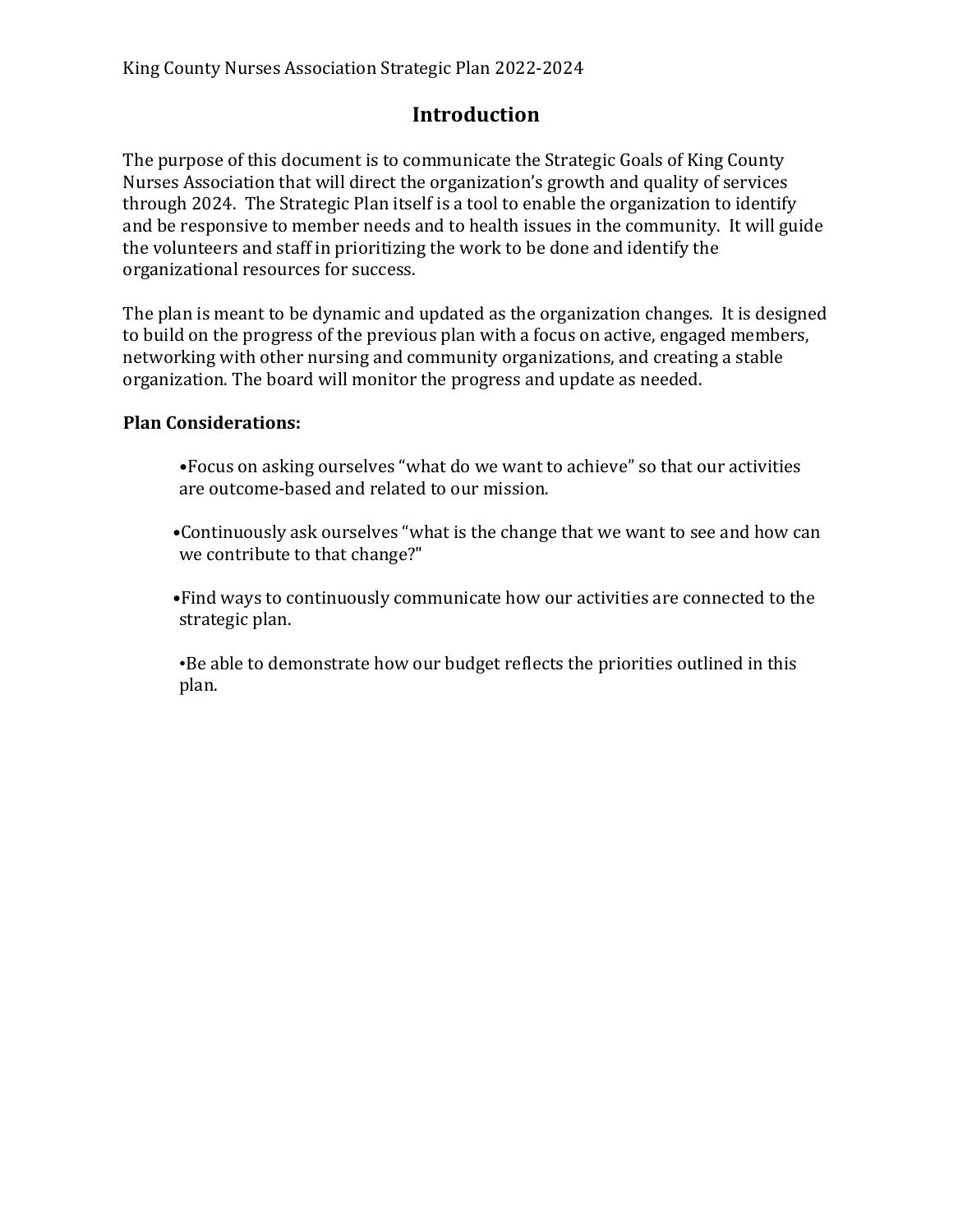# **Mission Statement**

King County Nurses Association is a professional organization of registered nurses, committed to supporting members and the communities they serve through education, advocacy, and service.

## **Core Values**

Core values are the principles that guide our actions, our interactions, and our decisionmaking within the King County Nurses Association (KCNA) organization. Since 1903, KCNA has strived for excellence in service to its members and the community. These core values are indicators of excellence.

**Collaboration:** building positive connections and partnerships within the nursing profession and within the community of King County.

**Compassion:** a holistic way of interacting with others, respecting dignity, and sharing decision-making.

**Innovation:** a commitment to reframing concepts, generating new ideas, and being adaptable.

**Social Justice:** awareness and mitigation of bias and inequities, balancing consideration of the needs of all with the needs of the *individual*.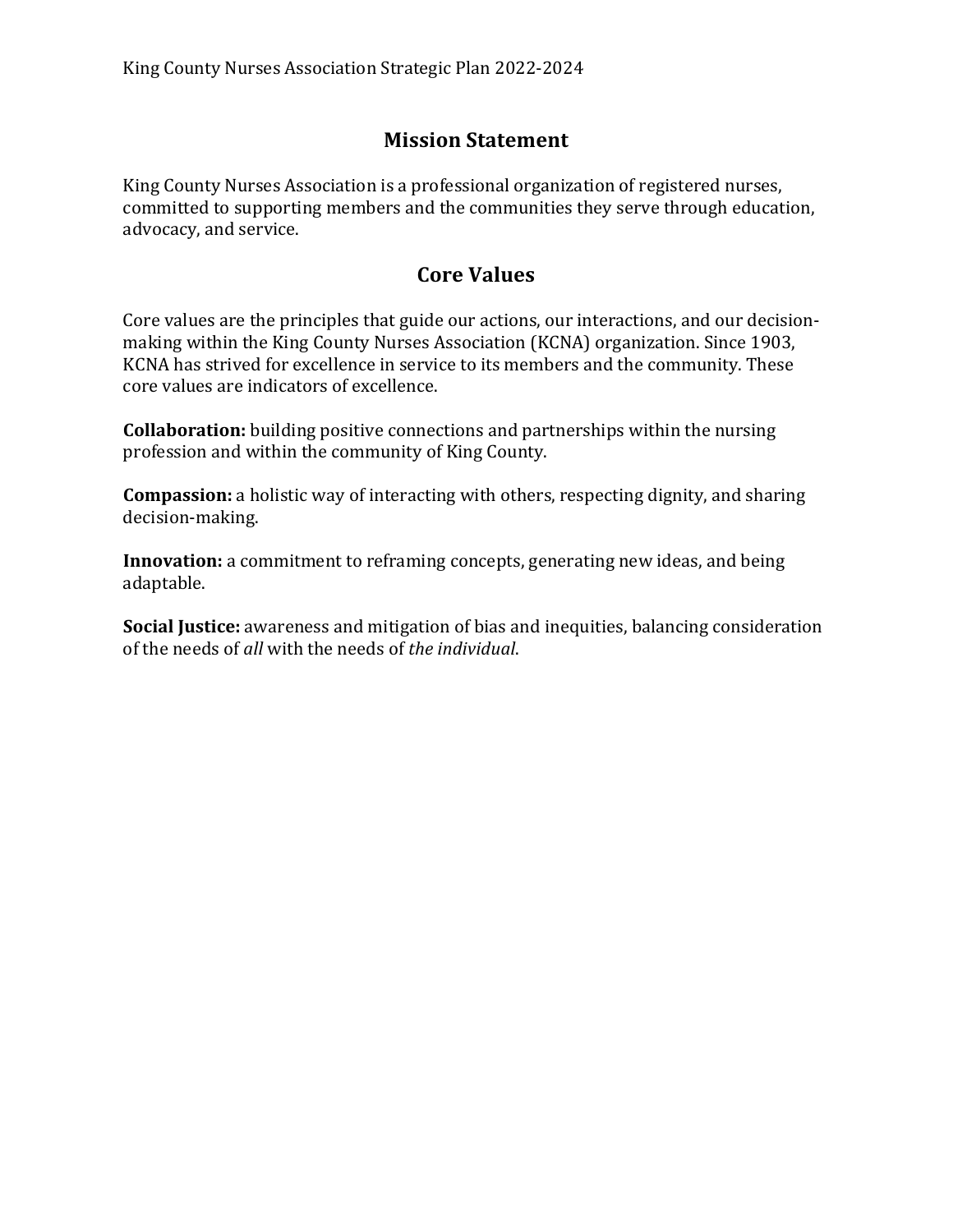**VISION:** What's the change you want to see in the world?

### **IMPACT GOAL** (defines and drives what we will do):

Improve the health and well-being of communities within King County.

#### **KCNA's Strategic Advantage:**

•Recognized as an established, fiscally responsible organization adaptable to the changing environment

•Nurses are the #1 most trusted profession

•Membership of nurses from a large variety of fields and disciplines

•Nursing takes a holistic view of health including physical, mental, and social wellness

•Members live or work in the community in which we serve

•KCNA provides platforms to facilitate community engagement of members

•KCNA is a member organization and provides supports to nurses and nursing students

## **OUTCOMES:** (how we will accomplish the Impact Goal):

•Foster community engagement of members through continuing education and development opportunities.

•Promote health and reduction in health disparities through collaborations with community groups.

•Maintain stewardship of resources through improved operational efficiency.